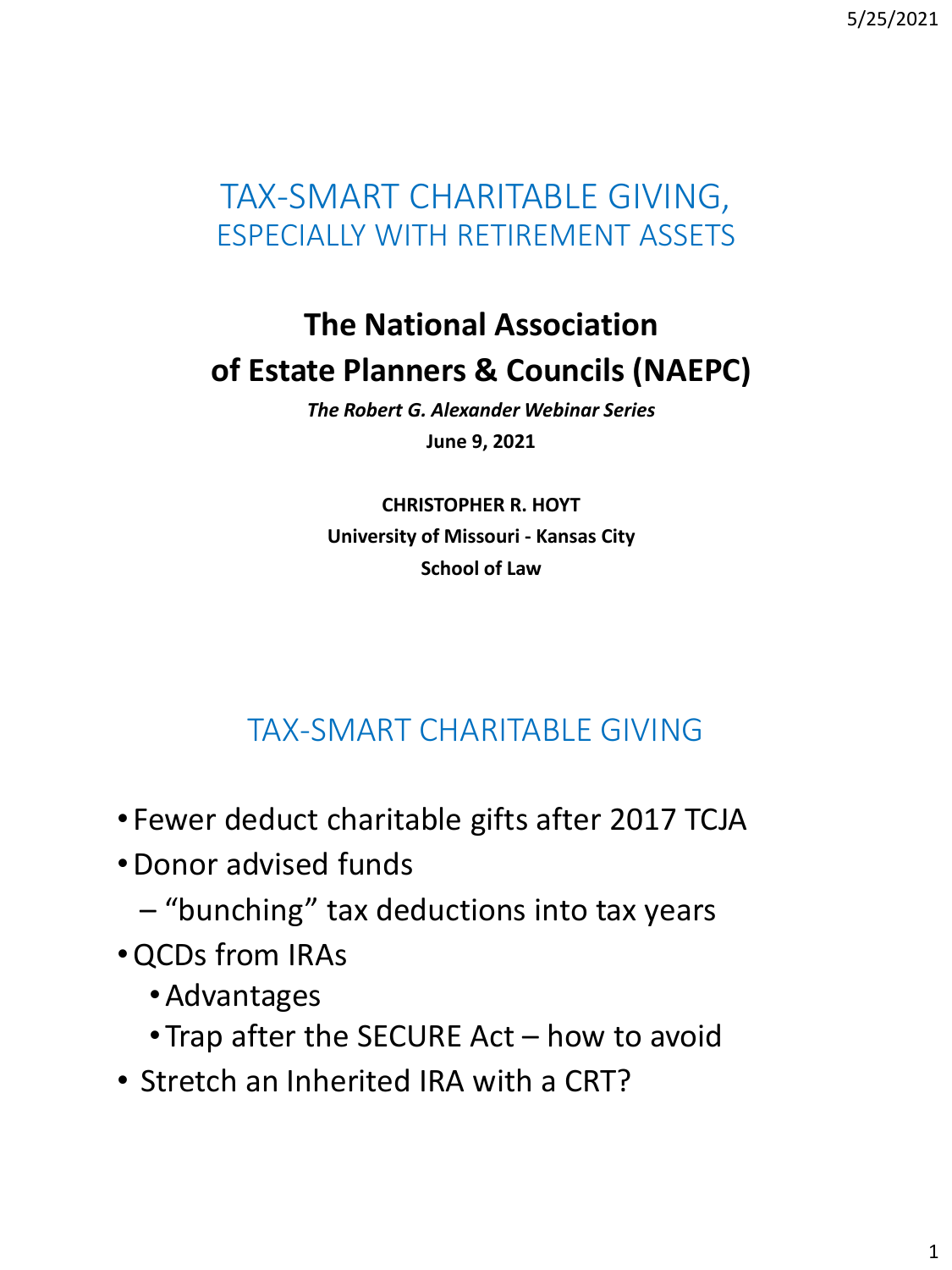### CARES Act Charitable Planning Implications

**On Year 2020 federal income tax returns:**

**1. For donors who don't itemize tax deductions, a. Up to a \$300 income tax deduction for charitable cash gifts. b. In 2021 – same, and also up to \$600 on married joint returns**

**2. In 2020 and 2021, For donors who do itemize deductions, the maximum income tax deduction for cash charitable gifts can be increased to 100% of AGI, (from 60% of AGI).** 

*\$ to DAFs, SO & PFs not eligible; be careful not to waste other dedns*

**3. In 2020 and 2021, Corporations can deduct up to 25% of taxable income for charitable gifts, up from 10%.**

### Who Gets Tax Benefits from Charitable Gifts?

• Donors who itemize tax deductions (who don't take the "standard deduction")

#### *Impact of 2017 tax changes*

- Number of taxpayers who deducted charitable gifts fell from 33 million tax returns in 2017 to just 12 million tax returns in 2018.
- \* Will Congress eliminate \$10,000 SALT in 2021?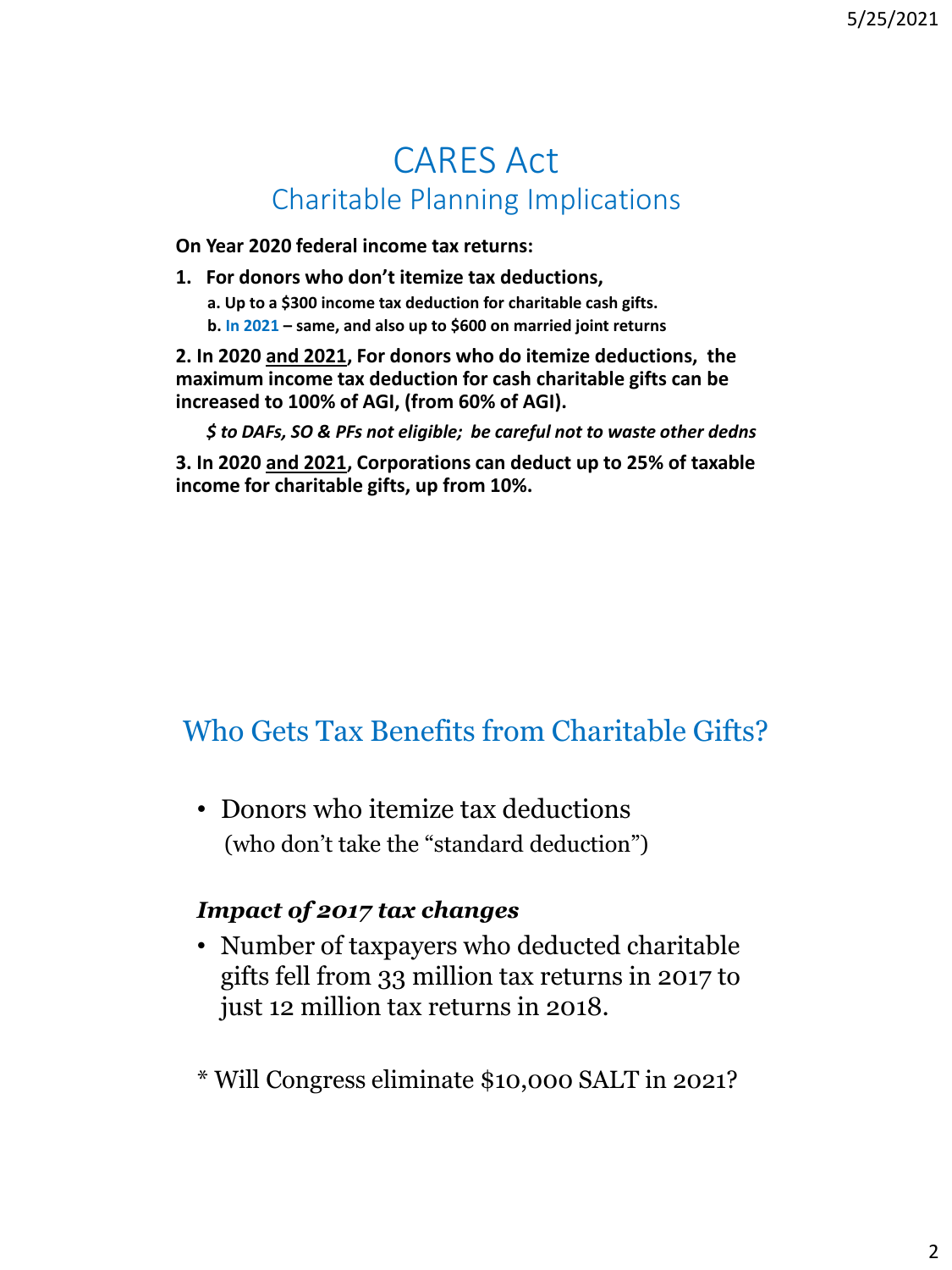## WHAT TO DO ? Tax Saving Strategies for Charitable Gifts

- •Don't forget the 11% who itemize their tax deductions
- •"Bunching" charitable gifts every few years -- donor advised funds have become more popular
- •Most donors over age 70 ½ should make *ALL* of their charitable gifts from their IRAs:

*"Qualified Charitable Distributions" (QCDs)*

# "Bunching" Gifts

- Example: Married donors contribute \$10,000 per year to charities.
	- But with \$10,000 SALT limit, their itemized deductions are only \$20,000.
	- So they take the \$24,000 standard deduction instead
	- They get no tax benefit from their charitable gifts
- BUNCH gifts: Contribute \$40,000 to a DAF.
	- They can itemize this year. Tax savings from gifts.
	- The DAF distributes \$10,000 annually over the next four years to their favorite charities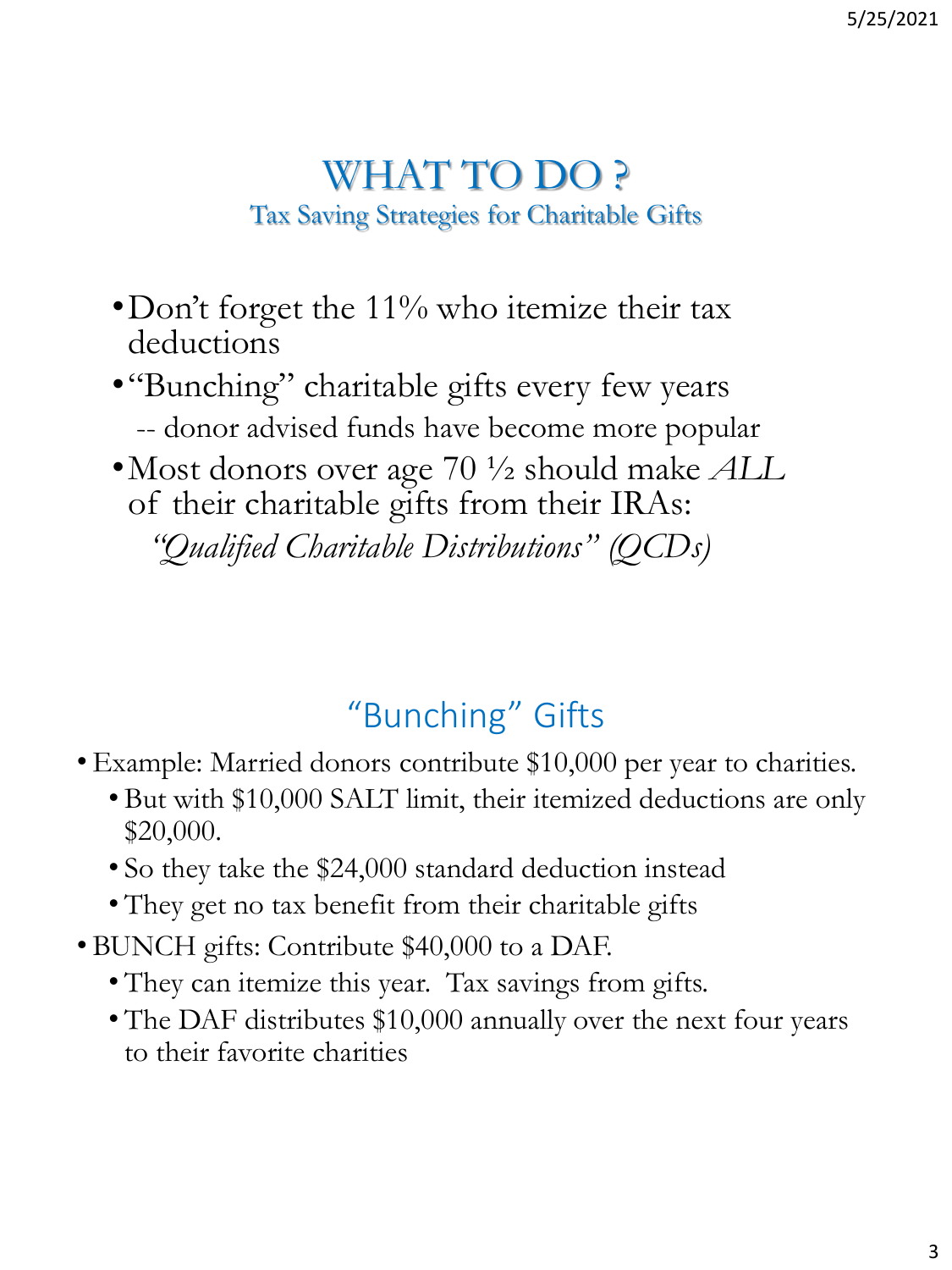## PHILANTHROPIC CHOICE OF CHARITABLE ENTITY

# •**DONOR ADVISED FUND**

**-- a fund or account owned by a sponsoring public charity where the donor (or person appointed by the donor) can recommend grants or investments**

### PHILANTHROPIC CHOICE OF CHARITABLE ENTITY

- •**DONOR ADVISED FUND**
- **-- lower administrative costs**
- **-- grants to any public charity**
- **-- very popular: grants from donor advised funds already exceed 40% of grants from private foundations**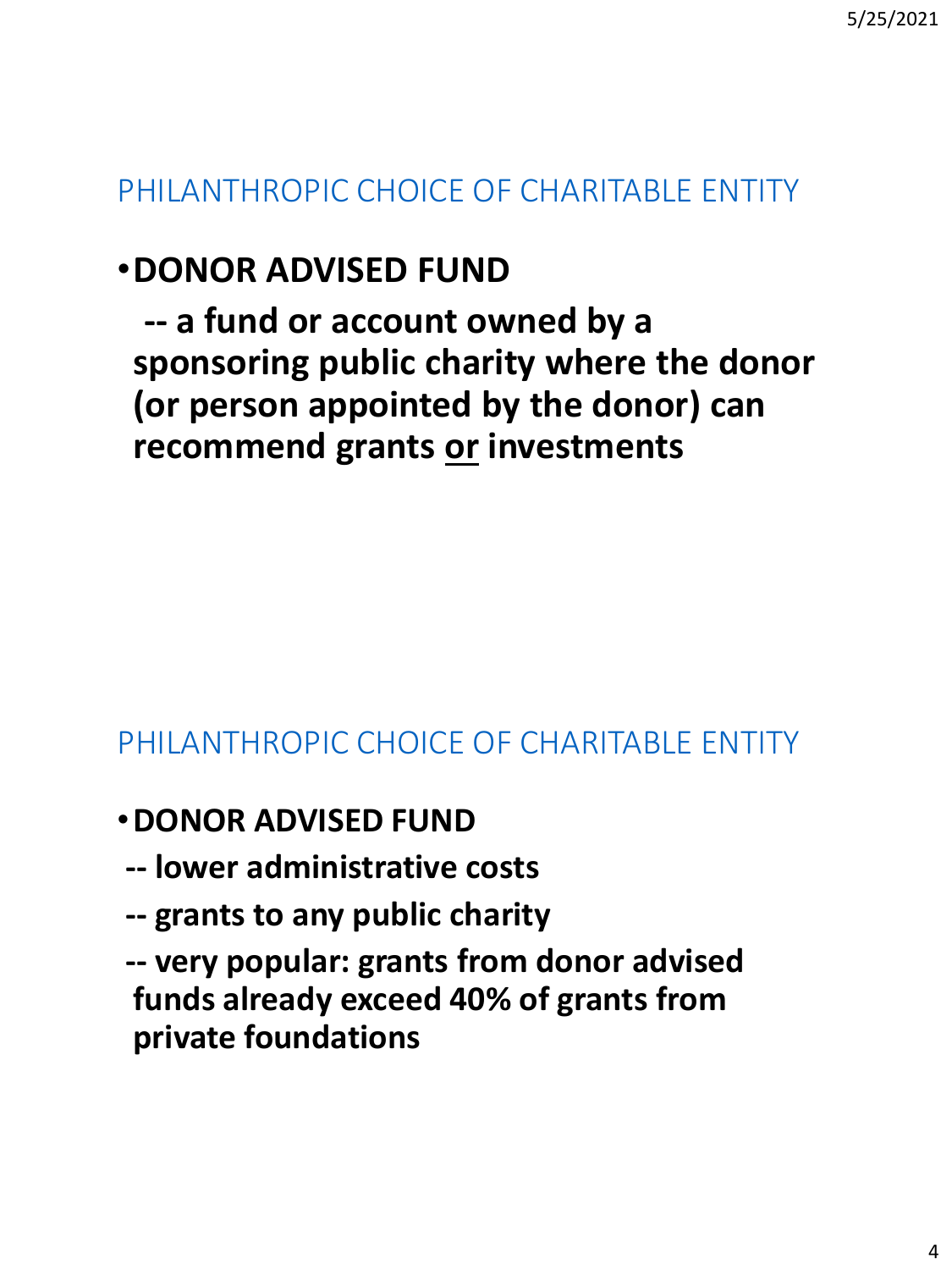9

# Who Offers Donor Advised Funds?

- •Traditionally Local Community Foundations
	- *The Greater Kansas City Community Foundation*
- Since 1993, "National DAFs" Associated With Financial Establishments
	- *Fidelity, Schwab, Vanguard, Goldman Sachs, etc.*
- •And, national charities, colleges and universities,
	- *The National Christian Foundation*
	- *Harvard University*

# Donor Advised Funds

### **2019 Donor-Advised Fund Report**

*National Philanthropic Trust*

- 729,000 Number of DAFs in 2018
- \$121 billion assets held by DAFs
- \$ 37 billion contributions to DAFs
- \$ 23 billion grants paid by DAFs
	- 2,500 Organizations with DAFs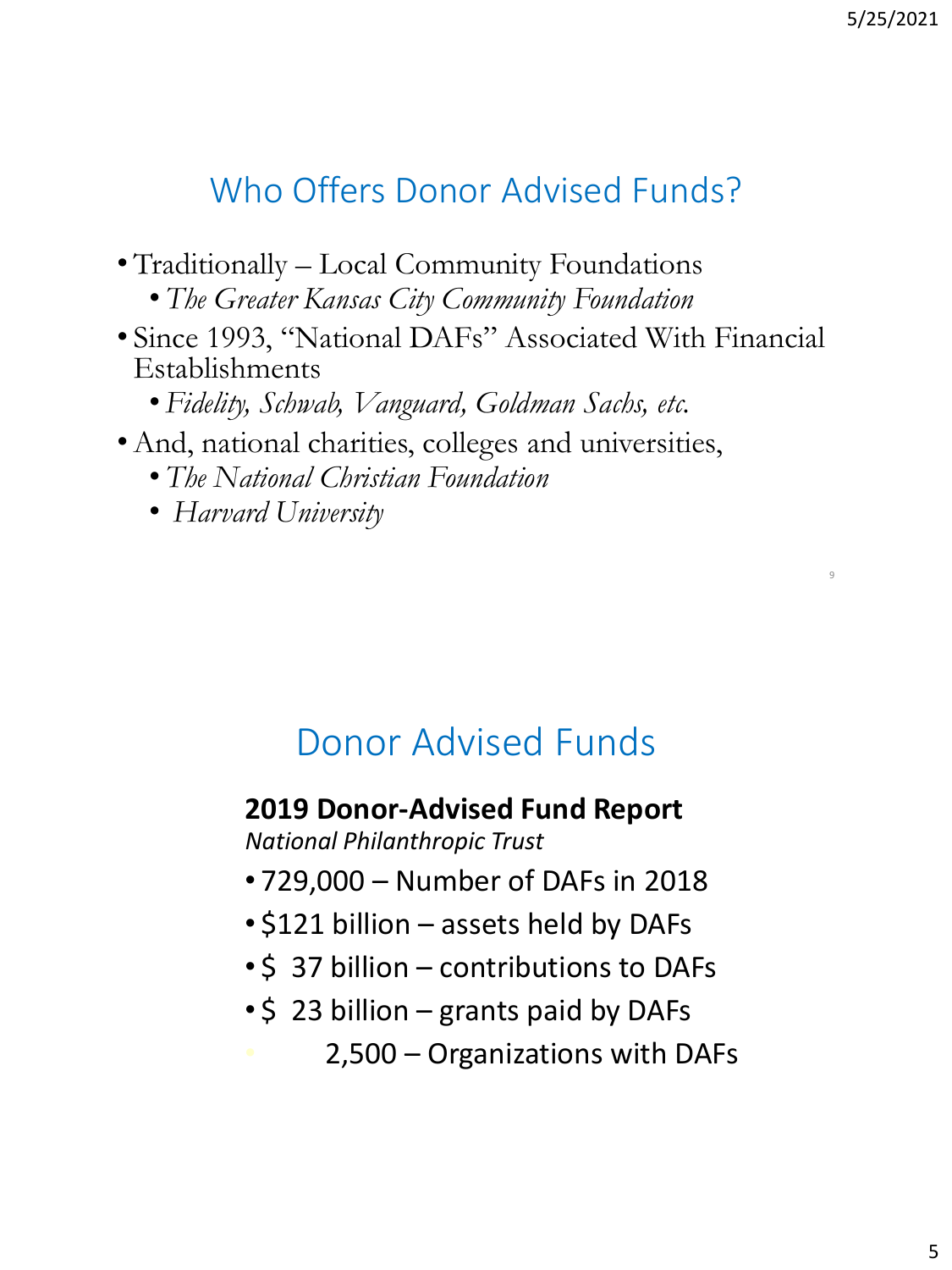# Growth in Number of Donor Advised Funds

| <u>Year</u> | <b>Number</b> |
|-------------|---------------|
| 2015        | 273,000       |
| 2016        | 290,000       |
| 2017        | 463,000       |
| 2018        | 729,000       |

**The vast majority of DAFs are less than five years old**

## Average Dollars in Each DAF Continues to Decline

### *New DAFs tend to be established with smaller dollar amounts*

**CO19** PUND REPORT



FIGURE 6: Average Donor-Advised Fund Size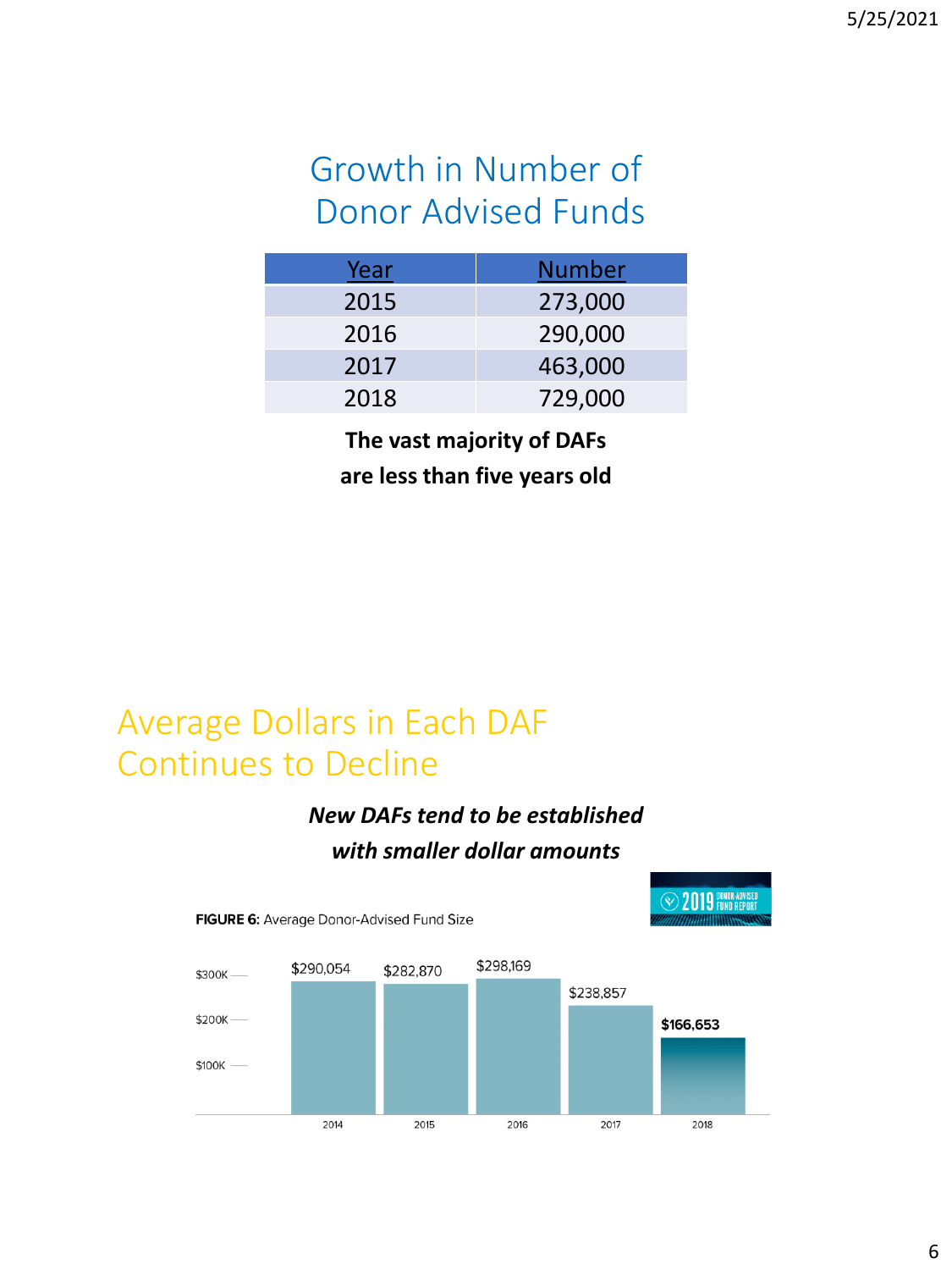

### 2018: Gifts to DAFs Were 10% of All Individual Charitable Giving

# Qualified Charitable Distribution -- Lifetime Gifts from IRAs –

- Law Permanent! 2015 PATH Act Dec 20.2015
- Eligible Donors:
	- -- Won't report charitable gifts from IRAs as taxable income
	- -- Not entitled to charitable income tax deduction
- ❑ Example: Donor, age 75, who has a \$10,000 RMD from IRA, says:
	- ❑"Issue a check to a charity for \$4,000
	- ❑"Issue a check to me for \$6,000"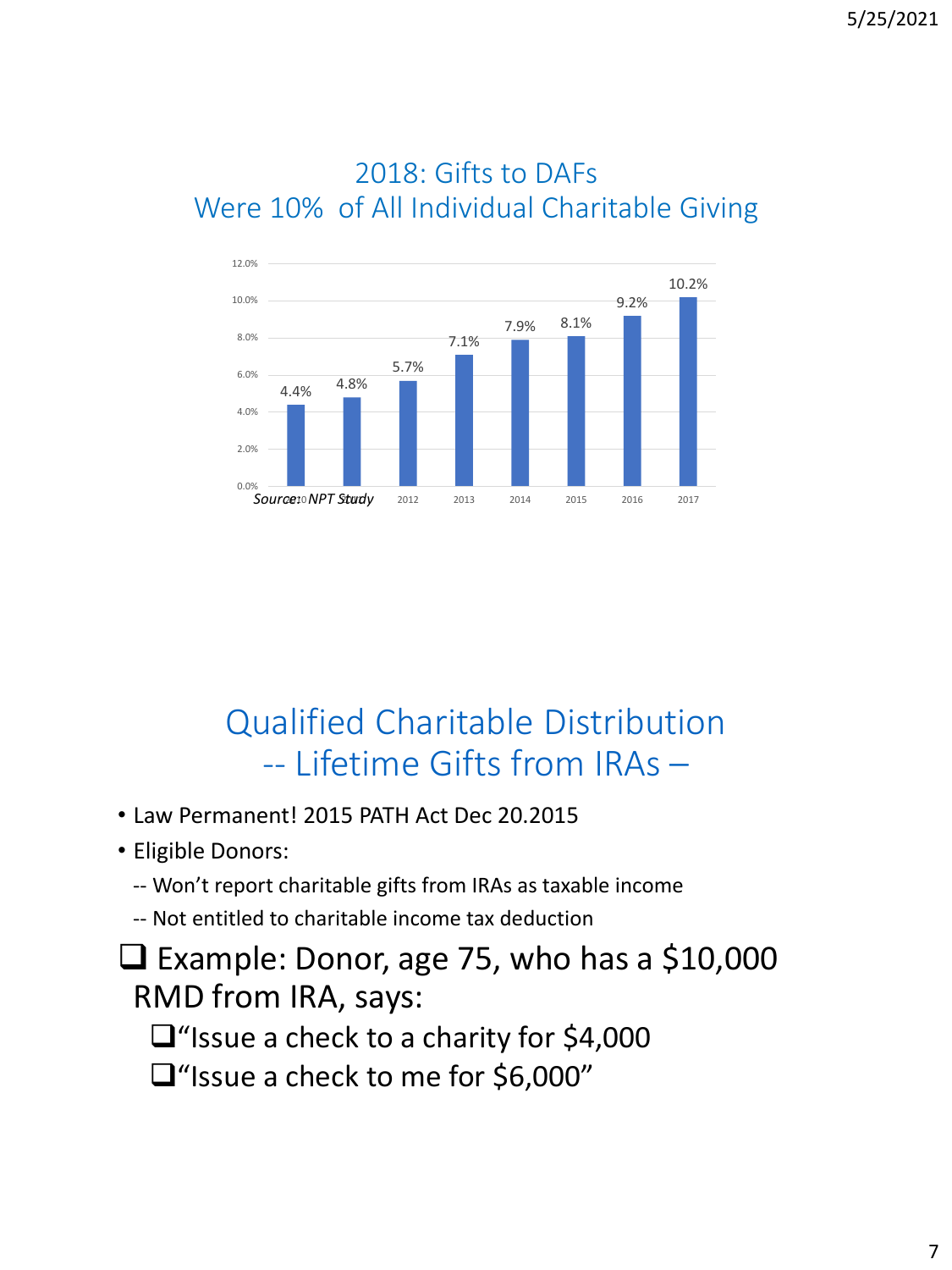

# Qualified Charitable Distribution -- Lifetime Gifts from IRAs --

- •IRA owner must be over age  $70\frac{1}{2}$
- •Maximum: \$100,000 per year
- •Yes! Charitable gift satisfies required minimum distribution requirement from IRA!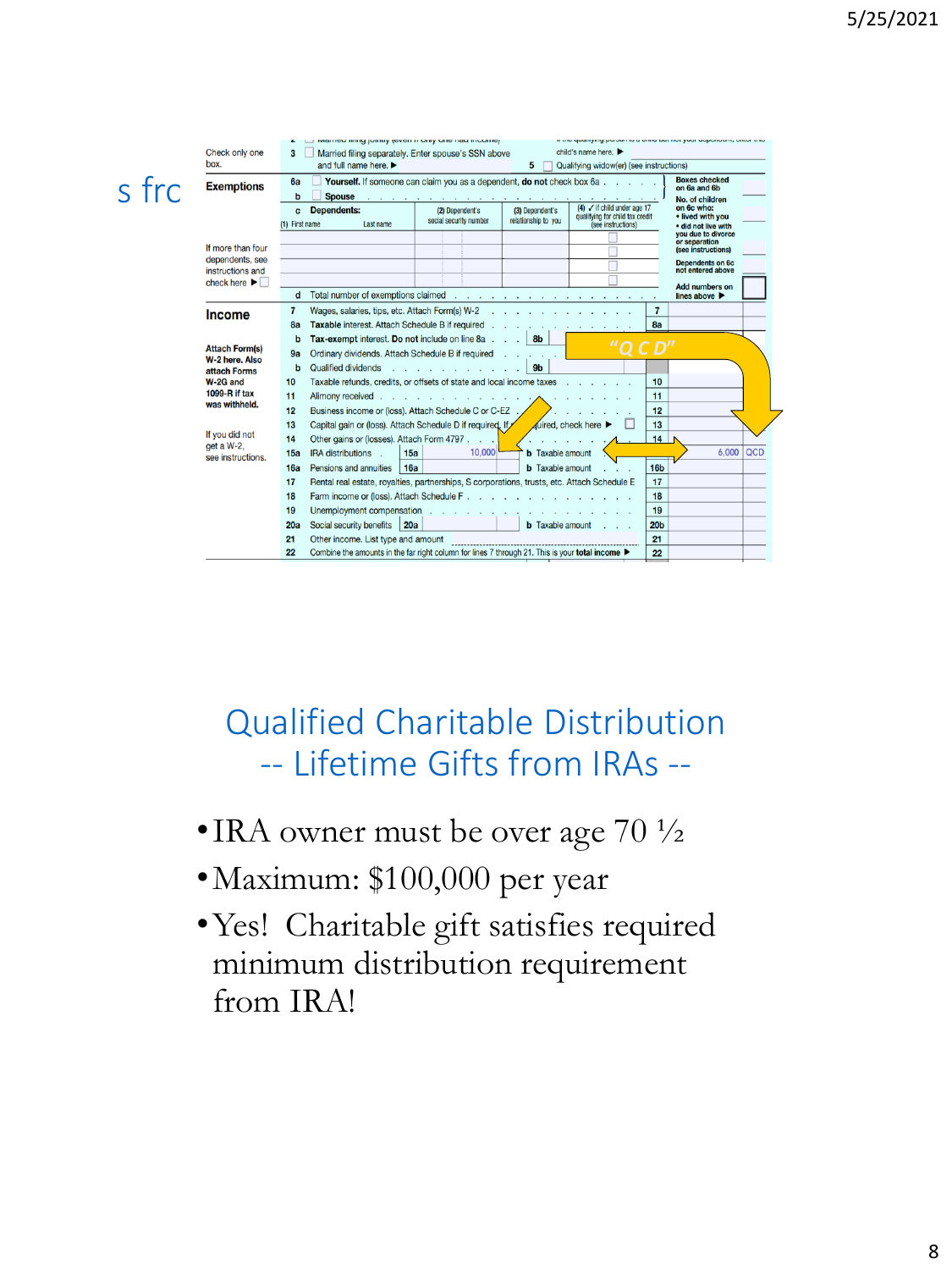# WHO WINS?

- •Donors who do not itemize tax deductions ("standard deduction")
- •Donors who live in states where the state income tax laws do not permit deductions for charitable contributions (Ohio, Indiana, etc)

## WHO WINS?

- •Donors who incur taxes as their income increases
- -- social security benefits taxable
- -- Medicare "B" premiums
- -- 3.8% health tax if AGI>\$200,000
- The heirs
- -- inherited stock gets step-up tax basis
- -- inherited IRAs are taxable income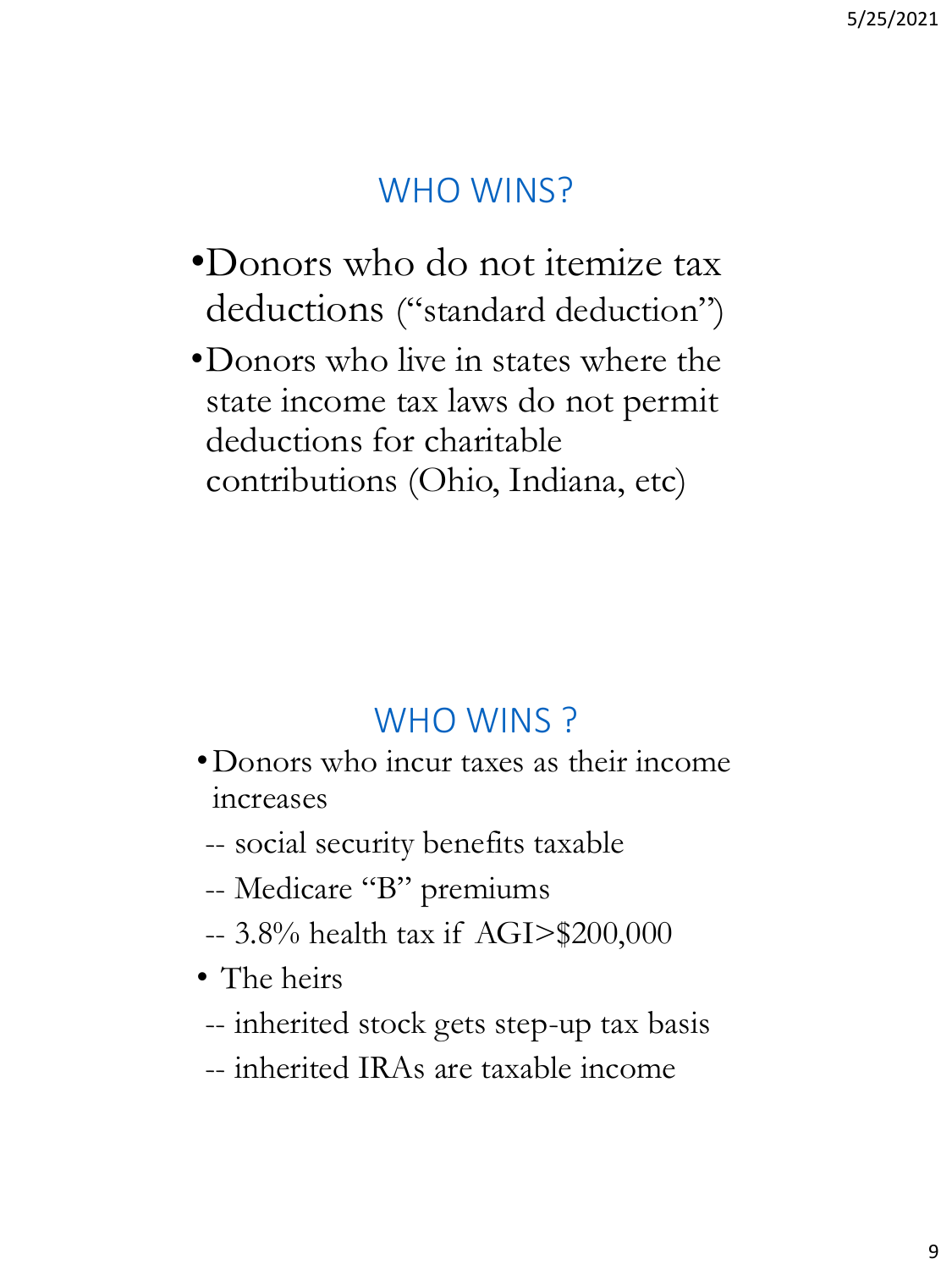# LEGAL REQUIREMENTS

- •Over age 70 ½
- IRA (only) not 403(b), 401(k), etc.
- •"Directly" from the IRA to charity
	- -- "IRA checkbooks" are OK

# LEGAL REQUIREMENTS

- •ELIGIBLE CHARITY Public charity or private *operating* foundation
	- -- however, a PF, donor advised fund or supporting org is not eligible
- •Must qualify for full charitable deduction no dinners; no CGAs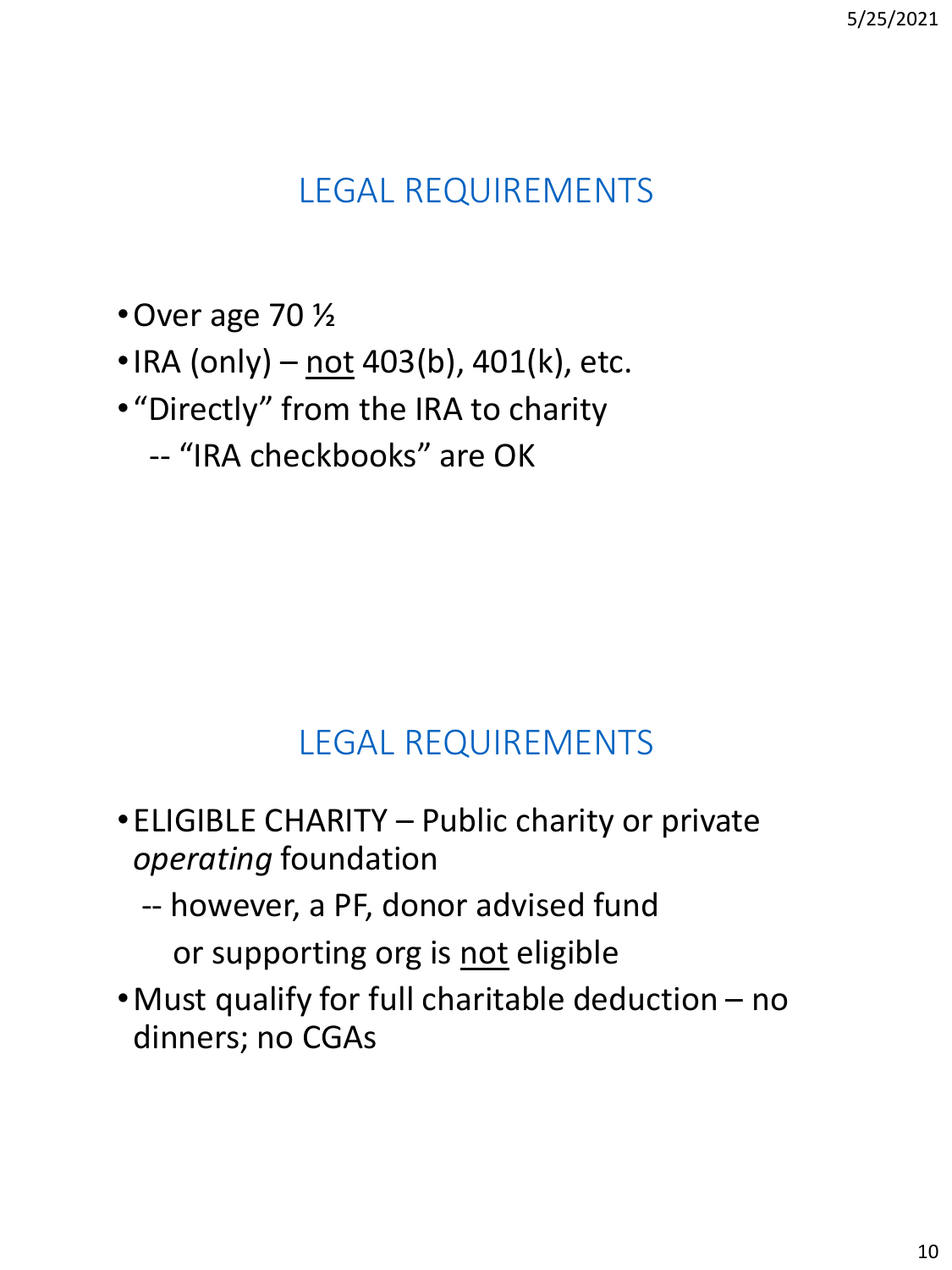# LEGAL REQUIREMENTS

- •Taxable part of IRA distributions (only)
	- -- tax-free distributions protected
- •Donor must have letter from charity that donor received no goods or services in exchange for the gift

# TECHNICAL ISSUES

- •Yes! Charitable IRA gifts can satisfy legally binding pledges!
- •Joint return? Up to \$200,000
- •No withholding taxes
- •Beneficiary of an inherited IRA who is over age  $70\frac{1}{2}$  can make charitable gifts of required distributions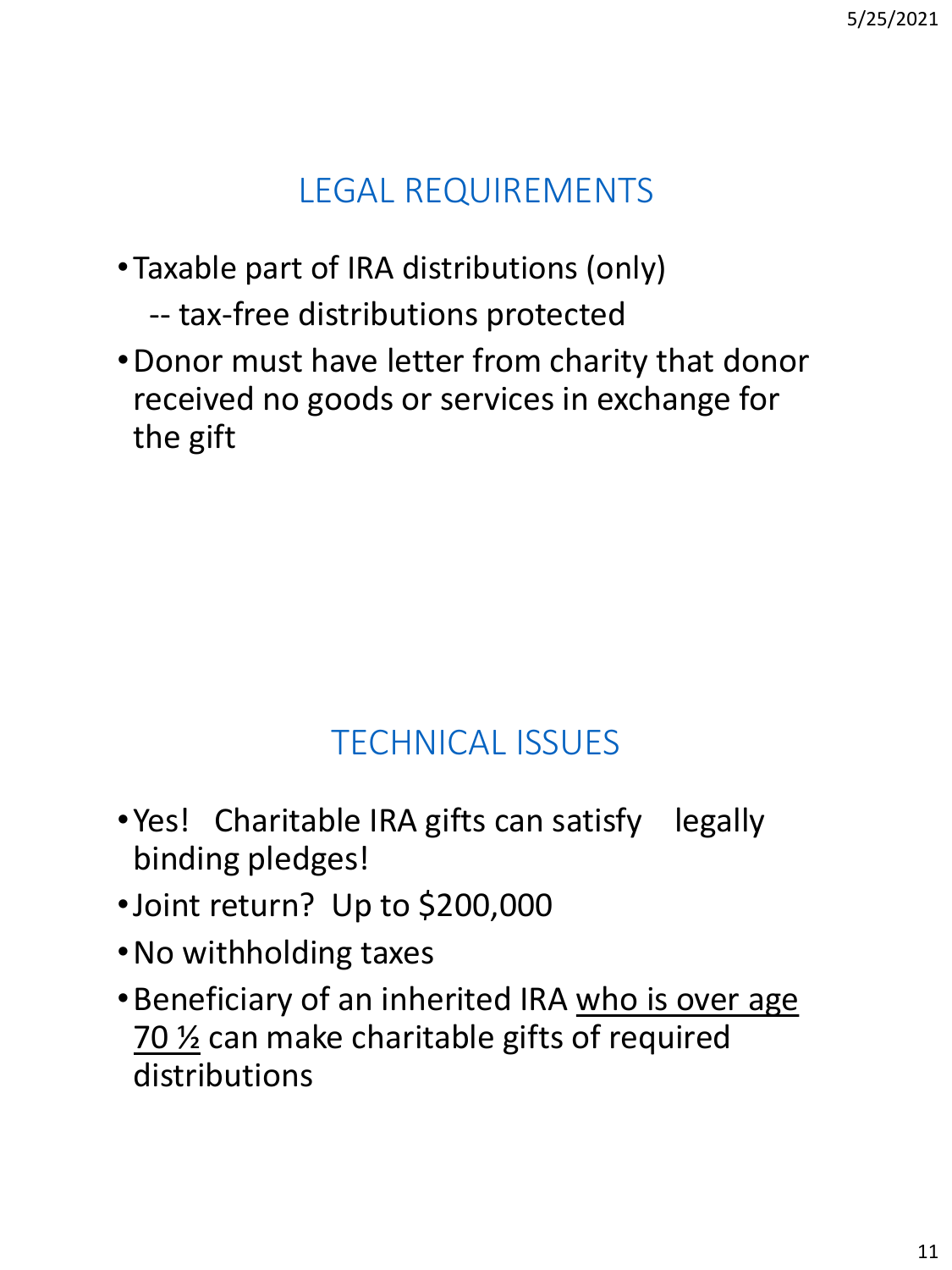#### Want to make charitable gifts from your IRA ("QCD")? *Then NEVER make a tax-deductible contribution to your IRA after attaining age 70 ½*

SECURE Act: Beginning in the year 2020, employed taxpayers over age 70 ½ are permitted to make tax-deductible contributions to a traditional IRA (e.g, up to \$7,000 per year)

HOWEVER: If a person ever makes a tax-deductible contribution to an IRA after age  $70\frac{1}{2}$ , then the amount of the qualified charitable distribution from an IRA that can be excluded from taxable income is reduced by that amount.

> Want to make charitable gifts from your IRA ("QCD")? *Then NEVER make a tax-deductible contribution to your IRA after attaining age 70 ½*

New last sentence added to end of Sec 408(d)(8)(A):

.

.

*The amount of distributions not includible in gross income by reason of the preceding sentence for a taxable year (determined without regard to this sentence) shall be reduced (but not below zero) by an amount equal to the excess of—*

- *(i) the aggregate amount of deductions allowed to the taxpayer under section 219 for all taxable years ending on or after the date the taxpayer attains age 70 ½, over*
- *(ii) the aggregate amount of reductions under this sentence for all taxable years preceding the current taxable year.*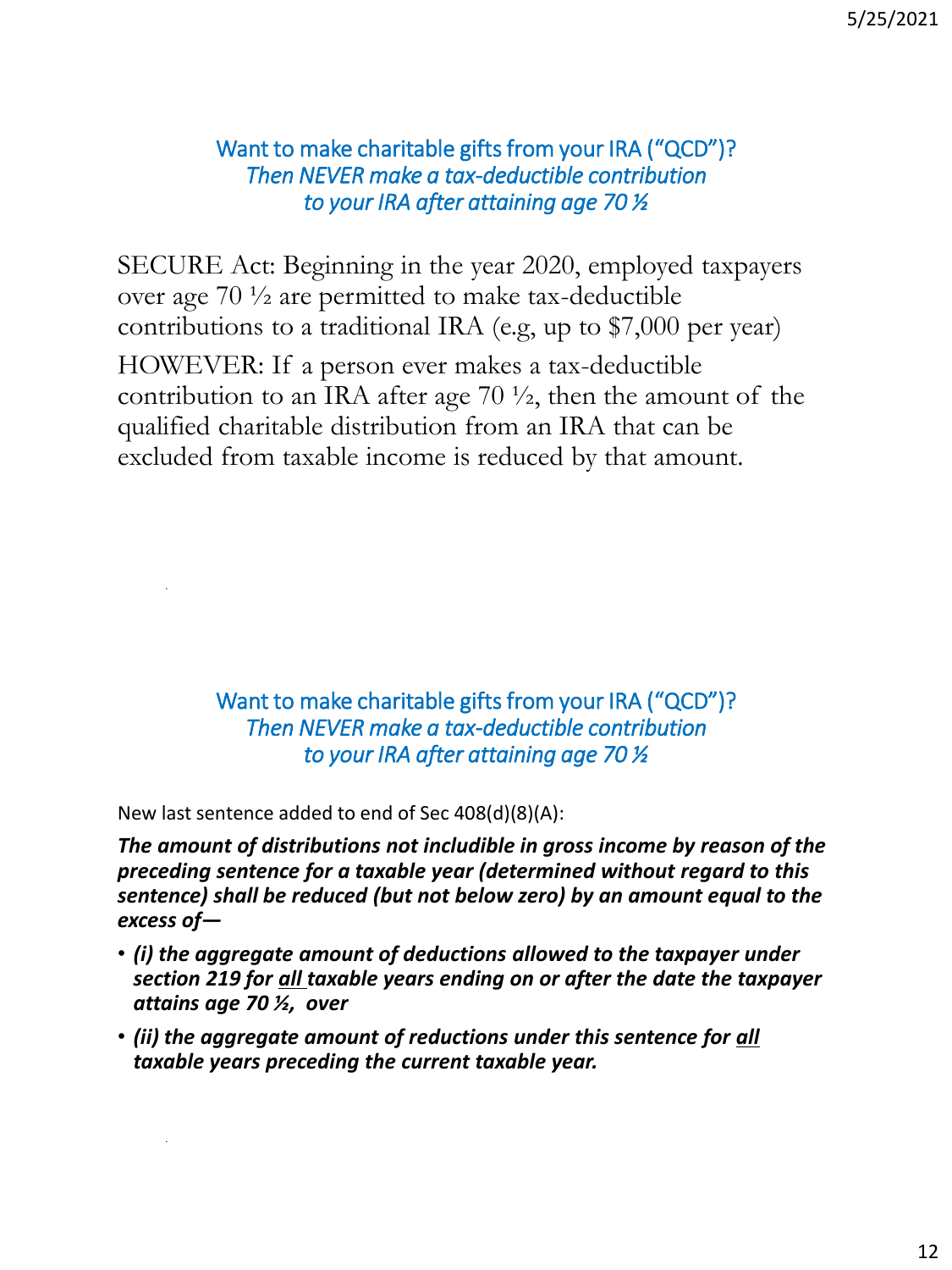#### Want to make charitable gifts from your IRA ("QCD")? *Then NEVER make a tax-deductible contribution to your IRA after attaining age 70 ½*

#### LEGISLATIVE INTENT

.

.

- To get a tax benefit from a charitable gift, a taxpayer must generally itemize deductions (state taxes, mortgage interest, etc)
- Only 11% of tax returns itemized deductions in 2018
- A working senior could (a) contribute \$7,000 to an IRA and then (b) distribute \$7,000 that same year to charities, and indirectly deduct charitable gifts via IRA contributions

#### ADMINISTRATIVE and BOOKEEPING HEADACHES

• People in their 80s and 90s will need to keep all tax records after age 70  $\frac{1}{2}$ and then make cumulative computations

#### Want to make charitable gifts from your IRA ("QCD")? *Then NEVER make a tax-deductible contribution to your IRA after attaining age 70 ½*

EXAMPLE

- I. Work's RMD both for this year and next year is \$5,000
- She donates each year's RMD to charity; would be QCD
- She is employed. This year she deducts \$7,000 for IRA. Next year she does not deduct any IRA contribution
- How much can she EXCLUDE from income for QCD?

| Year      | Donate  | Exclude | Taxable   |
|-----------|---------|---------|-----------|
| This year | \$5,000 | $-()$   | $$5,000*$ |
| Next year | \$5,000 | \$3,000 | $$2,000*$ |

\* Taxpayer can claim an *itemized* charitable deduction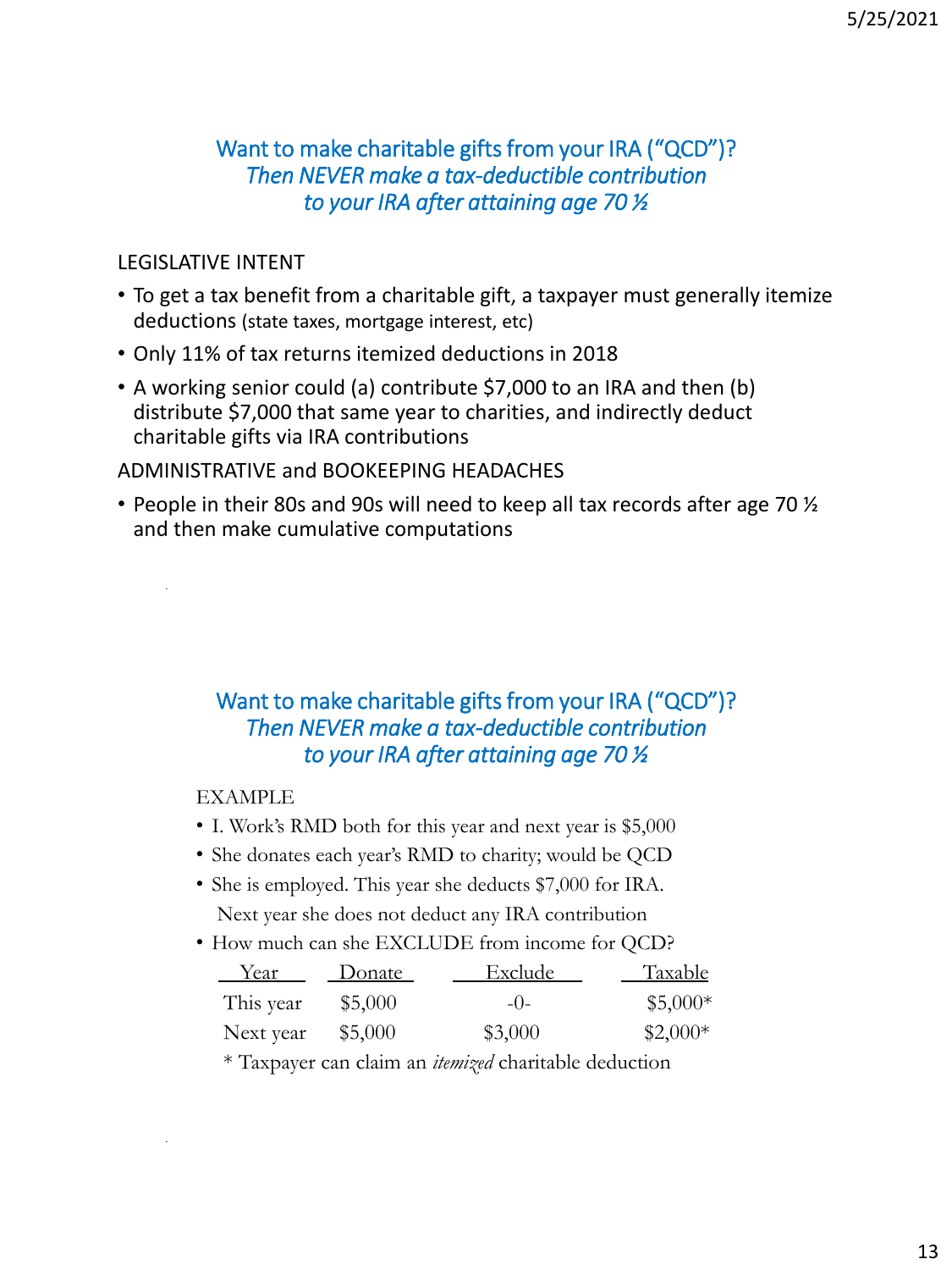#### Want to make charitable gifts from your IRA ("QCD")? *Then NEVER make a tax-deductible contribution to your IRA after attaining age 70 ½*

#### **STRATEGIES**

.

- If ever want to make a QCD, don't contribute after age  $70\frac{1}{2}$
- Working seniors can contribute to plan at work (401(k), etc.)
- Working seniors can contribute to a Roth IRA (if income under \$139k (\$206k married))
- Self-employed? Contribute to an SEP-IRA

(but  $\underline{\text{don't}}$  make a QCD from the SEP that same year)

*Footnote:* Employed upper-income taxpayers can't even make taxdeductible contributions to an IRA if there is a plan at work (e.g., 401(k) ). No tax deduction is permitted in year 2020 if AGI is over \$75,000 (\$124,0000 on married joint returns). IRS Notice 2019-59.

## Stretch IRA

- "Stretch IRA" means an inherited retirement account (e.g., IRA), where payments are gradually made over the beneficiary's life expectancy
- Until the enactment of the SECURE Act, it was fairly easy for any beneficiary who inherited a retirement account to receive distributions until the age of 83 (or older for beneficiaries who inherited at an older age)
- Beginning 2020: General rule is a ten year liquidation
- *"Would you like your descendants to be able to get an income stream from all of your retirement assets for the rest of their lives?"*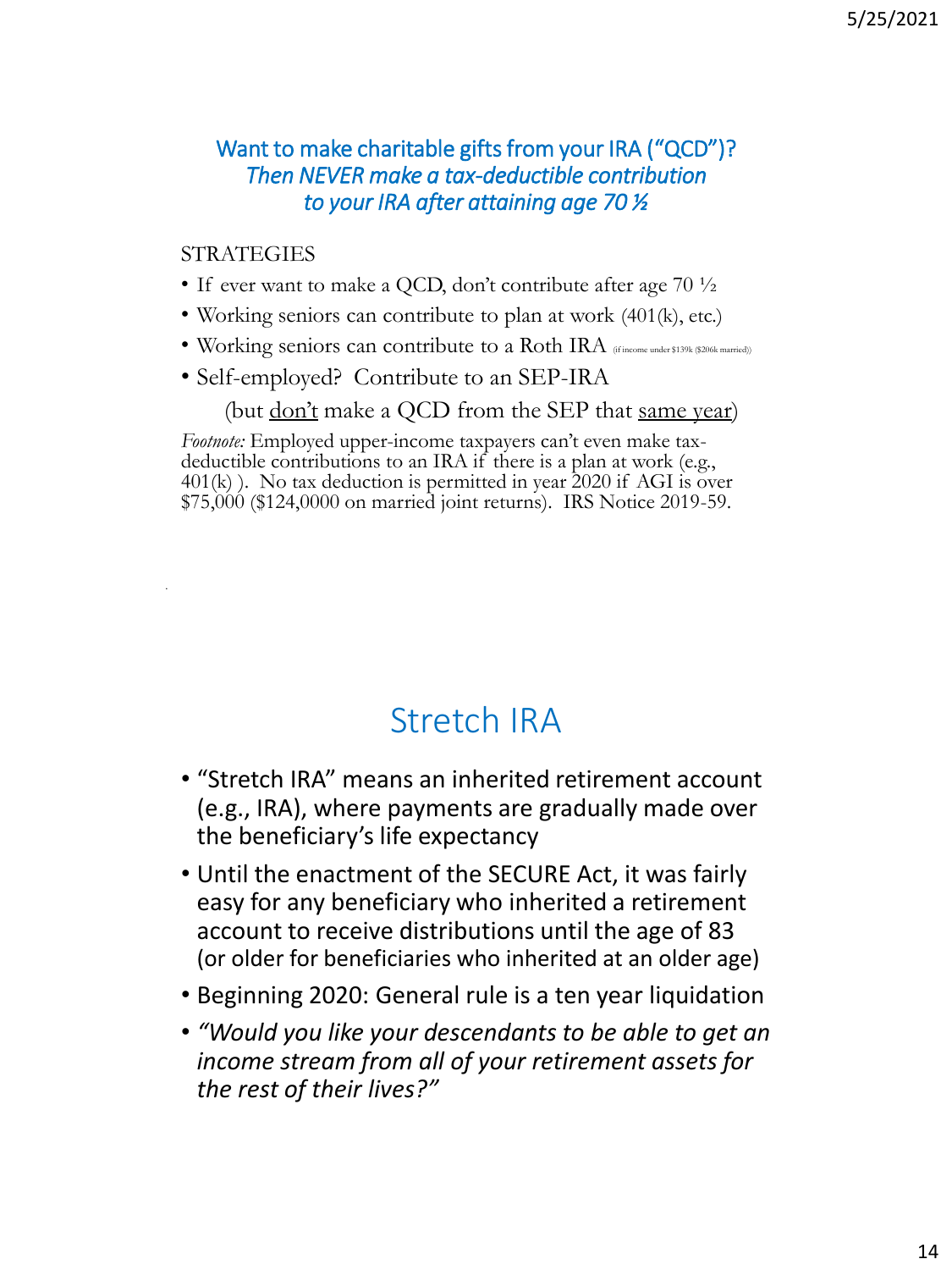### LIQUIDATE INHERITED IRAs IN TEN YEARS

### **IMPLICATIONS FOR CHARITIES**

Donors more likely to consider

- •Outright bequests
- •Retirement assets to tax-exempt CRT
	- Child: income more than 10 years; then charity

### CHARITABLE REMAINDER TRUST

•Payment to non-charitable beneficiary (ies) for *life* \*or\* for a *term of years* 

(maximum 20 years)

- •Remainder interest distributed to charity
- •*Exempt from income tax*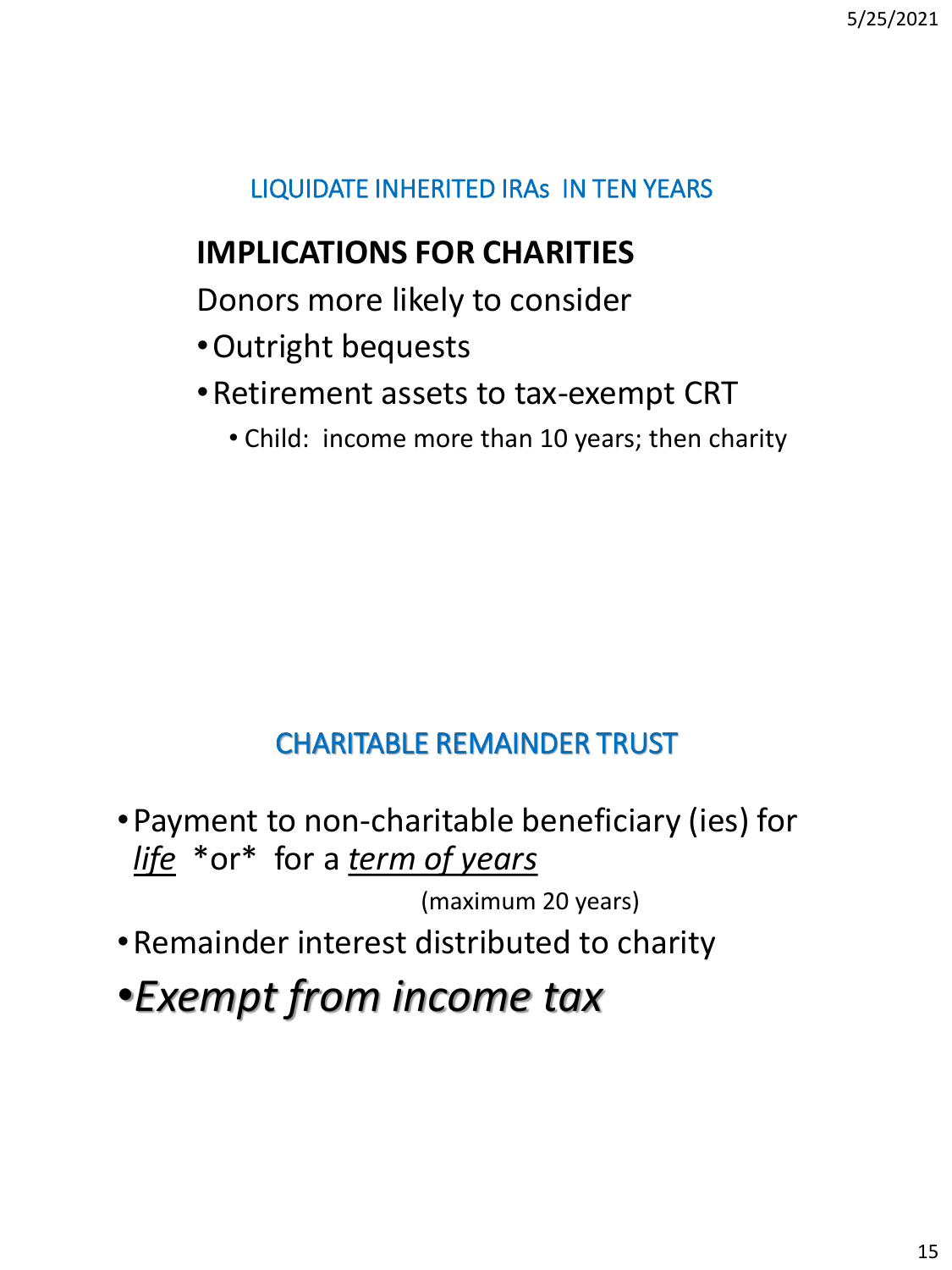### LIQUIDATE INHERITED IRAs IN TEN YEARS

# **IMPLICATIONS FOR CHARITIES**

Donors more likely to consider

- •Outright bequests
- •Retirement assets to tax-exempt CRT
	- Child: income more than 10 years; then charity
	- Spouse & children (no estate tax marital deduction)

### 2-GENERATION CHARITABLE REMAINDER UNITRUST

- Typically pays 5% to elderly surviving spouse for life, then 5% to children for life, then liquidates to charity
- •Like an IRA, a CRT is exempt from income tax
- •Can be like **a QTIP trust for IRD assets**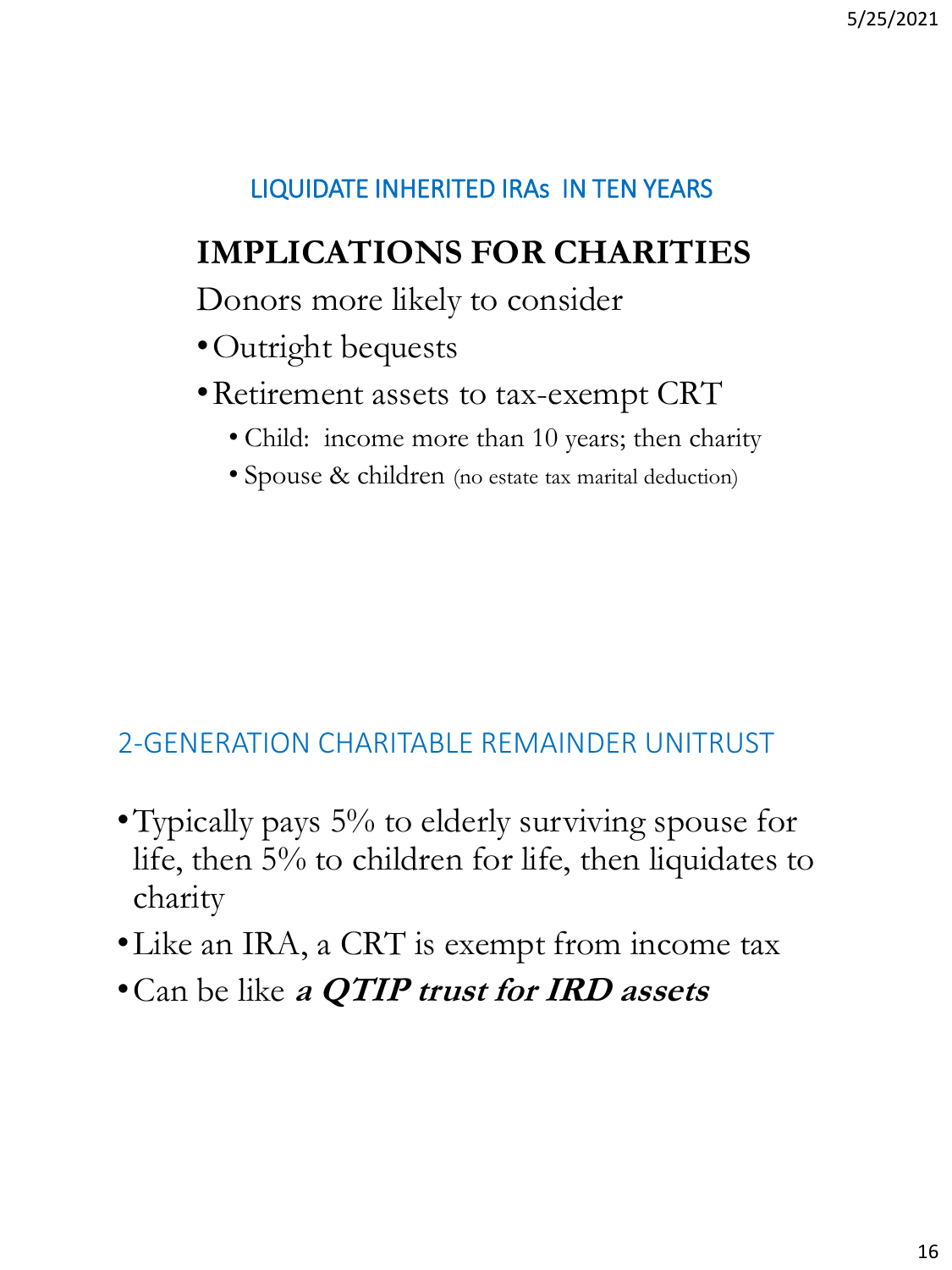## LIQUIDATE INHERITED IRAs IN TEN YEARS

### STRATEGIES:

- **Lotsa beneficiaries! Share the love! Spread the wealth!**  Example: Children and grandchildren, rather than just children
- **Lifetime Roth IRA conversions, if current income tax rate is likely to be less than future tax rates**
- **Are any beneficiaries "eligible designated beneficiaries"?**  They can receive distributions over their remaining life expectancy. They are exceptions to the ten year rule.
- **Name a tax-exempt charitable remainder trust as the beneficiary.** Make distributions for entire life of the family member, with remainder interest paid to a charity

# Theory: Tax advantage of income tax deferral !

#### **Move IRD tax-free after death from one tax exempt trust (e.g., the IRA) to another tax-exempt trust (the CRT)**

*[ compare:* 

.

*a charitable lead trust is NOT tax-exempt; don't name a CLT as an IRA beneficiary !]*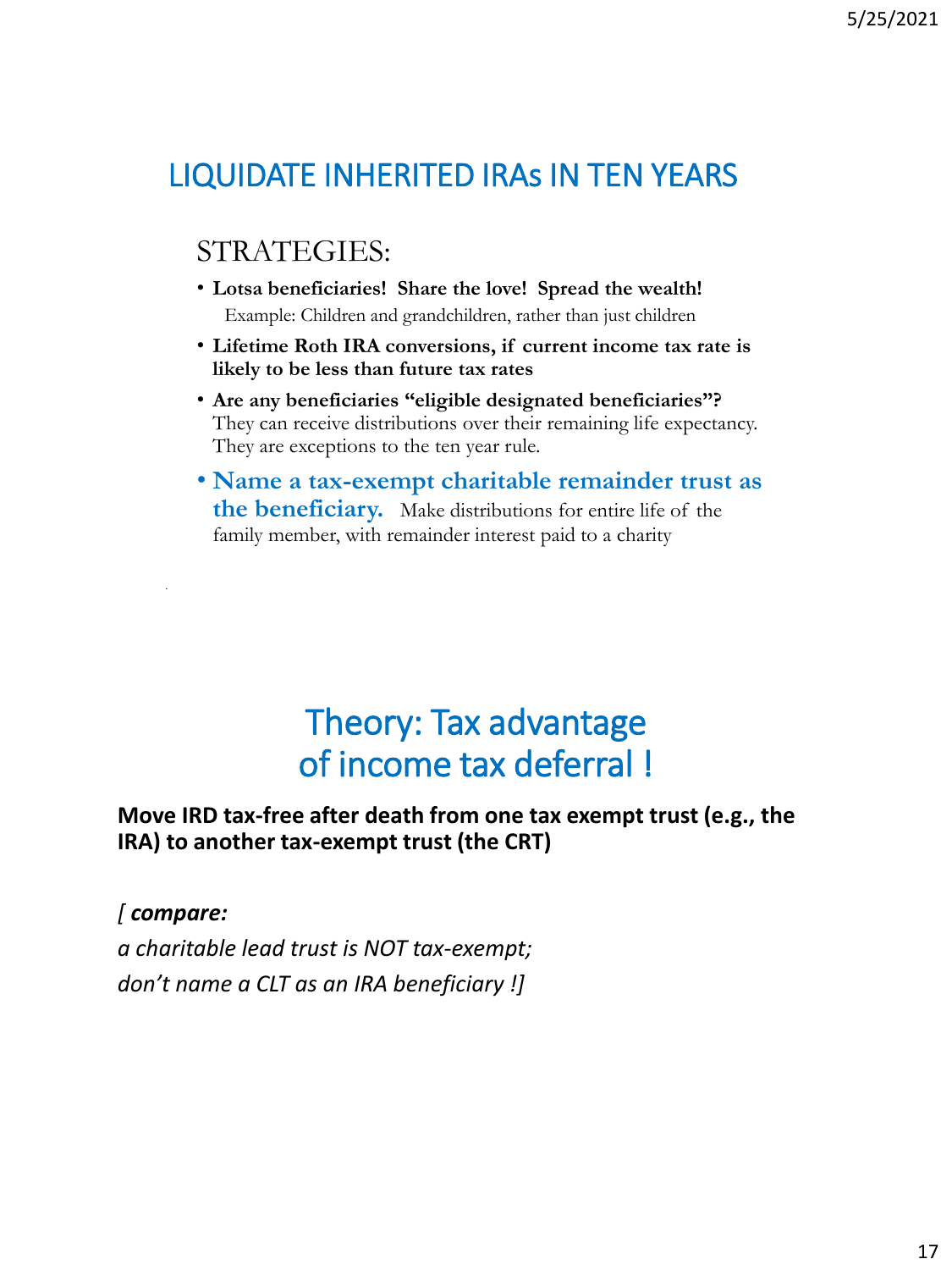# Theory: Tax advantage of income tax deferral !

#### **Move IRD tax-free after death from one tax exempt trust (e.g., the IRA) to another tax-exempt trust (the CRT)**

It can be done! PLR 199901023

• No taxable income to beneficiaries until they receive distributions from CRT

### Can a CRT Produce More Family Wealth Than a Ten Year Liquidation?

#### **Yes. It is possible. But usually not likely.**

- It can happen with long-term CRUTS (e.g., 40 or 50 years) and beneficiaries who pay high income tax rates
- Outcomes vary with investment returns and tax rates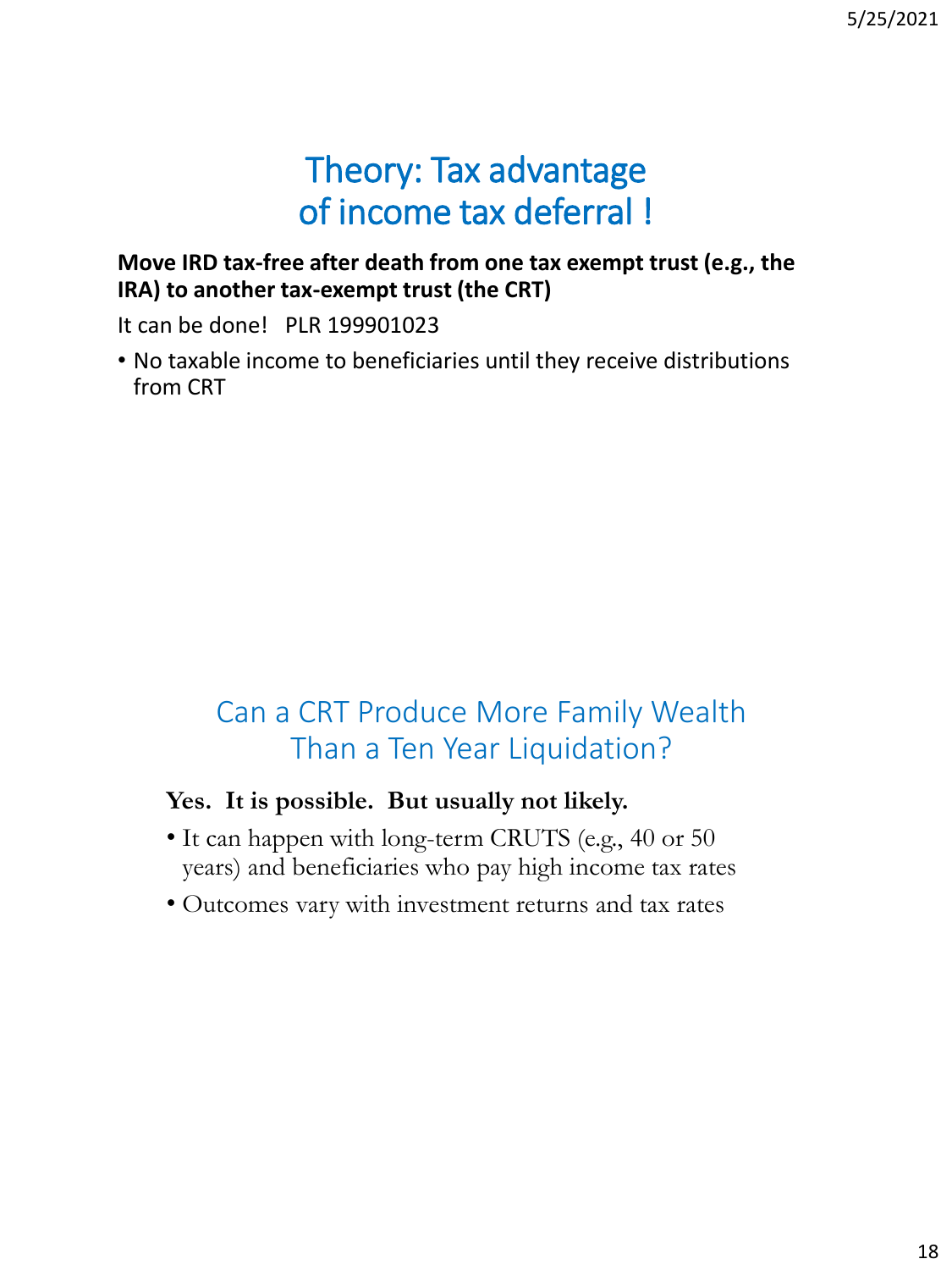### Can a CRT Produce More Family Wealth Than a Ten Year Liquidation?

| 5% CRUT -- Investments earn 5% -- Tax rate: 40% |                        |                                                                               |           |  |  |
|-------------------------------------------------|------------------------|-------------------------------------------------------------------------------|-----------|--|--|
|                                                 |                        |                                                                               | 5% Annual |  |  |
|                                                 |                        |                                                                               | Income    |  |  |
| <b>CRT</b>                                      | $$1,000,000 <$ charity |                                                                               | \$50,000  |  |  |
|                                                 |                        |                                                                               |           |  |  |
| Income                                          |                        |                                                                               |           |  |  |
| tax                                             | $-400,000$             |                                                                               |           |  |  |
|                                                 |                        |                                                                               |           |  |  |
| After-tax                                       |                        | \$600,000 <family gets<="" td=""><td>\$30,000</td><td></td><td></td></family> | \$30,000  |  |  |

### Can a CRT Produce More Family Wealth Than a Ten Year Liquidation?

| 5% CRUT -- Investments earn 5% -- Tax rate: 40% |             |                       |          |                                            |
|-------------------------------------------------|-------------|-----------------------|----------|--------------------------------------------|
|                                                 |             | 5% Annual             |          |                                            |
|                                                 |             | Income                | Consume  | Save                                       |
| <b>CRT</b>                                      | \$1,000,000 | \$50,000              | \$30,000 | \$20,000                                   |
|                                                 |             |                       |          |                                            |
| Income                                          |             |                       |          |                                            |
| tax                                             | $-400,000$  | Income $tax \gg$      |          | -\$8,000                                   |
|                                                 |             | Net annual investment |          | \$12,000                                   |
| After-tax                                       | \$600,000   |                       |          | Purchase \$600k life insurance? <50 years? |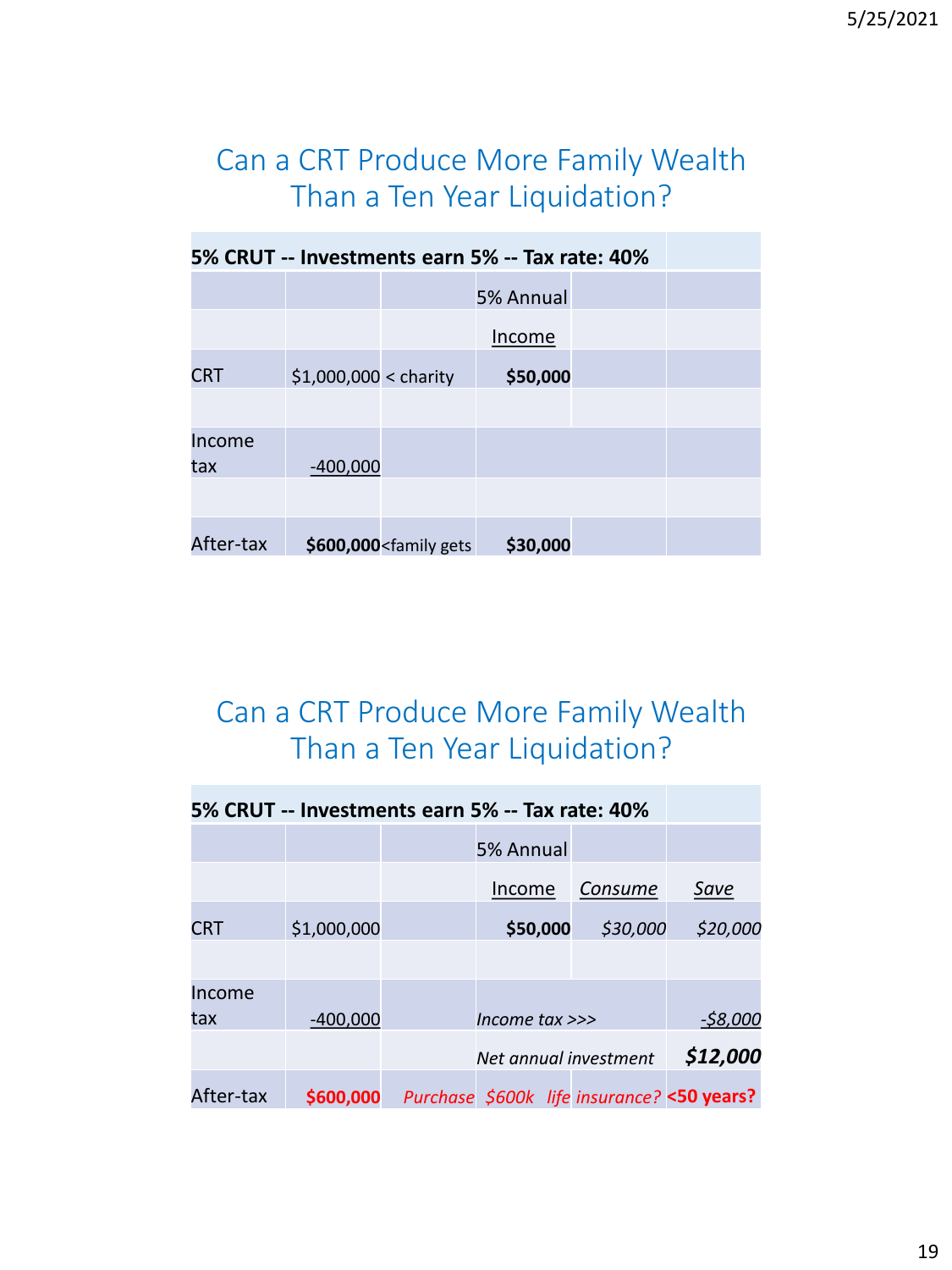### Can a CRT Produce More Family Wealth Than a Ten Year Liquidation?

| 5% CRUT -- Investments earn 5% -- Tax rate: 20% |                        |                                                                               |           |  |  |
|-------------------------------------------------|------------------------|-------------------------------------------------------------------------------|-----------|--|--|
|                                                 |                        |                                                                               | 5% Annual |  |  |
|                                                 |                        |                                                                               | Income    |  |  |
| <b>CRT</b>                                      | $$1,000,000 <$ charity |                                                                               | \$50,000  |  |  |
|                                                 |                        |                                                                               |           |  |  |
| Income                                          |                        |                                                                               |           |  |  |
| tax                                             | $-200,000$             |                                                                               |           |  |  |
|                                                 |                        |                                                                               |           |  |  |
| After-tax                                       |                        | \$800,000 <family gets<="" td=""><td>\$40,000</td><td></td><td></td></family> | \$40,000  |  |  |

### Can a CRT Produce More Family Wealth Than a Ten Year Liquidation?

| 5% CRUT -- Investments earn 5% -- Tax rate: 20% |             |  |                       |          |            |
|-------------------------------------------------|-------------|--|-----------------------|----------|------------|
|                                                 |             |  | 5% Annual             |          |            |
|                                                 |             |  | Income                | Consume  | Save       |
| <b>CRT</b>                                      | \$1,000,000 |  | \$50,000              | \$40,000 | \$10,000   |
|                                                 |             |  |                       |          |            |
| Income                                          |             |  |                       |          |            |
| tax                                             | $-200,000$  |  | Income $tax \gg$      |          | -\$2,000   |
|                                                 |             |  | Net annual investment |          | \$8,000    |
| After-tax                                       | \$800,000   |  |                       |          | <50 years? |